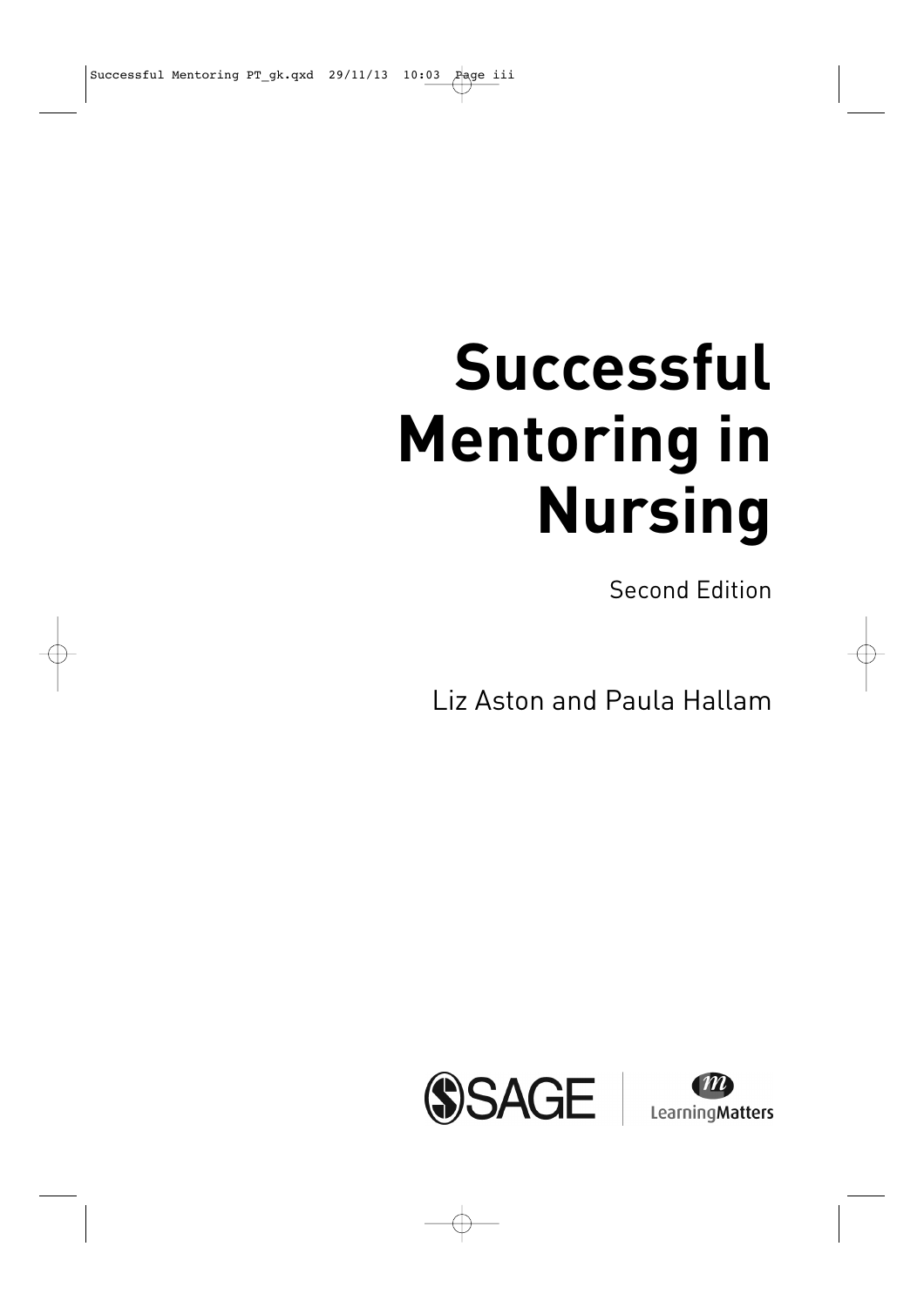## Chapter 1 The development of mentorship

### NMC mentor domains and the KSF

This chapter maps to the following NMC mentor domains from the *Standards to Support Learning and Assessment in Practice* (NMC, 2008b) and to the following NHS Knowledge and Skills Framework elements.

#### **NMC mentor domains**

#### **6. Context of practice**

Support learning with a context of practice that reflects healthcare and educational policies, managing change to ensure that particular professional needs are met within a learning environment that also supports practice development.

#### **NHS Knowledge and Skills Framework**

- Communication level 4
- Personal and people development level 4
- Health, safety and security level 3
- Service improvement level 2
- Quality level 2
- Learning and development level 3

#### Chapter aims

By the end of this chapter you will be able to:

- define mentorship;
- give a brief overview of the stages of mentorship;
- outline the qualities that contribute to effective mentorship;
- describe how the changing healthcare context impacts upon mentorship;
- briefly outline how mentoring can be used to aid the personal and professional development of the mentor.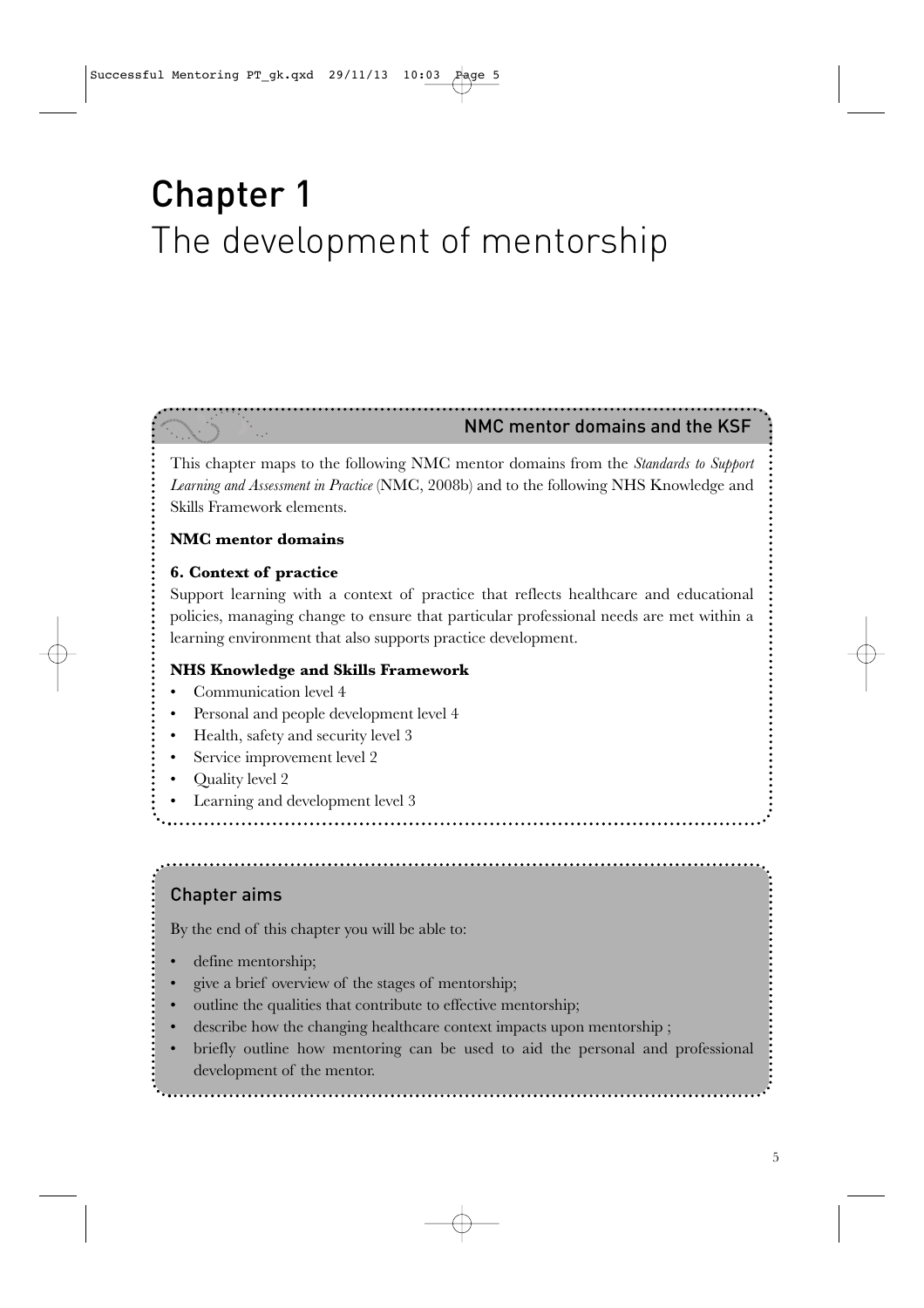## Introduction

There are many definitions of mentorship in nursing literature, and several different terms used to describe people who facilitate and assess student learning. This can be extremely confusing, which is why it is important for you to understand what the current expectations are of the mentoring role.

The NMC, in its *Standards to Support Learning and Assessment in Practice* (NMC, 2008b), has outlined quite clearly its view of the different stages of mentorship and what is expected from a mentor today.

You will have been mentored as a student yourself, and will probably remember really excellent mentors who have influenced the way you developed as a student and how you practise as a nurse. Unfortunately, most students have also experienced working with mentors, or other registered nurses, who have not been interested in their development. This is why it is important to explore what can enhance and detract from student learning, so that you can make sure that the environment and your approach to mentoring will facilitate and enhance student learning.

The constant change experienced by staff working in healthcare today can also be quite daunting and can impact on the learning environment. Changes to the way healthcare is delivered are likely to continue, and these changes will influence the way you are likely to be mentoring students.

Mentoring is a complex role and, like any skill, it takes practice to develop proficiency in mentoring skills. In this chapter we will focus on defining what mentorship is, exploring the key qualities that contribute to successful mentorship. In addition, the chapter will address recent changes to nursing programmes and how this will affect facilitation of learning and assessment of student competency.

## What is a mentor?

Since mentoring was introduced in the UK from the USA there has been a lot of debate about what a mentor actually is, or should be. The term mentor literally means a wise and trusted friend (Barlow, 1991). However, there has been a lack of agreement over what the role is, with many terms being used interchangeably to describe a mentor. These terms include supervisor, mentor, preceptor, coordinator, facilitator and assessor. Haggerty (1986) refers to this lack of agreement regarding a definition as a definition quagmire.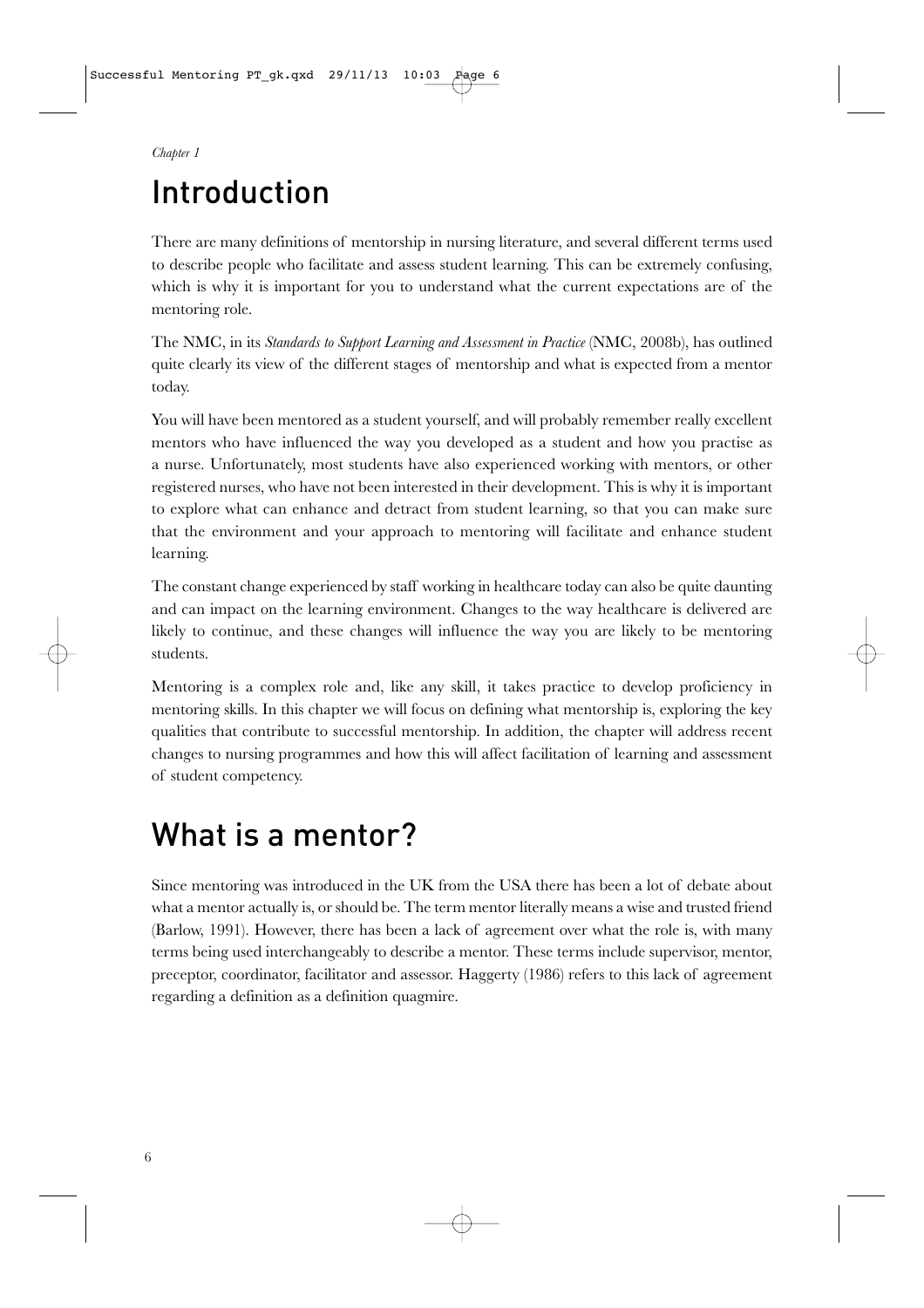

Using lots of different terms interchangeably has led to confusion over what a mentor should be. In fact, if you look at your explanation of what terms mean from Activity 1.1, there are not always clear-cut explanations that separate one activity from another. Effective mentoring will incorporate, to varying degrees, some or all of these activities at some point. What mentoring does, in essence, is to provide students with opportunities to allow them to apply theory to nursing practice and to assist students in developing a professional identity (Ali and Panther, 2008).

Although many practice-based professions have traditionally relied on clinical staff to support, supervise and teach students in practice settings (Andrews and Wallis, 1999), mentoring has not been seen as a priority in nursing (Miller, 2006).

The English National Board (ENB) in 1989 defined a mentor as someone selected by a student to assist, befriend, guide, advise and counsel. It also stated that the mentor would not normally be involved in formal supervision and **assessment** of the student. This definition was later revised and added to by the ENB and Department of Health (DH and ENB, 2001) to mean someone who facilitates learning, supervises students and, in addition, also assesses students.

More recently, the Nursing and Midwifery Council (NMC) published *Standards to Support Learning and Assessment in Practice* (SLAIP) in 2006 with an amended version in 2008. These standards set out very clearly for the first time what is expected at each stage of mentoring, including the requirement that a **new registrant** must be qualified for a minimum of 12 months before commencing the mentor's course.

The NMC also defines four stages of mentoring and clearly states outcomes for mentoring that are required for each stage under specific domains. This has clarified what is expected of the mentor's role and also emphasises the professional roles of a mentor, which the next section will now examine.

## Overview of mentoring

The role of a mentor has been demonstrated to be pivotal to the student's clinical learning experience (Myell et al., 2008) but mentors often feel inadequately prepared and equipped for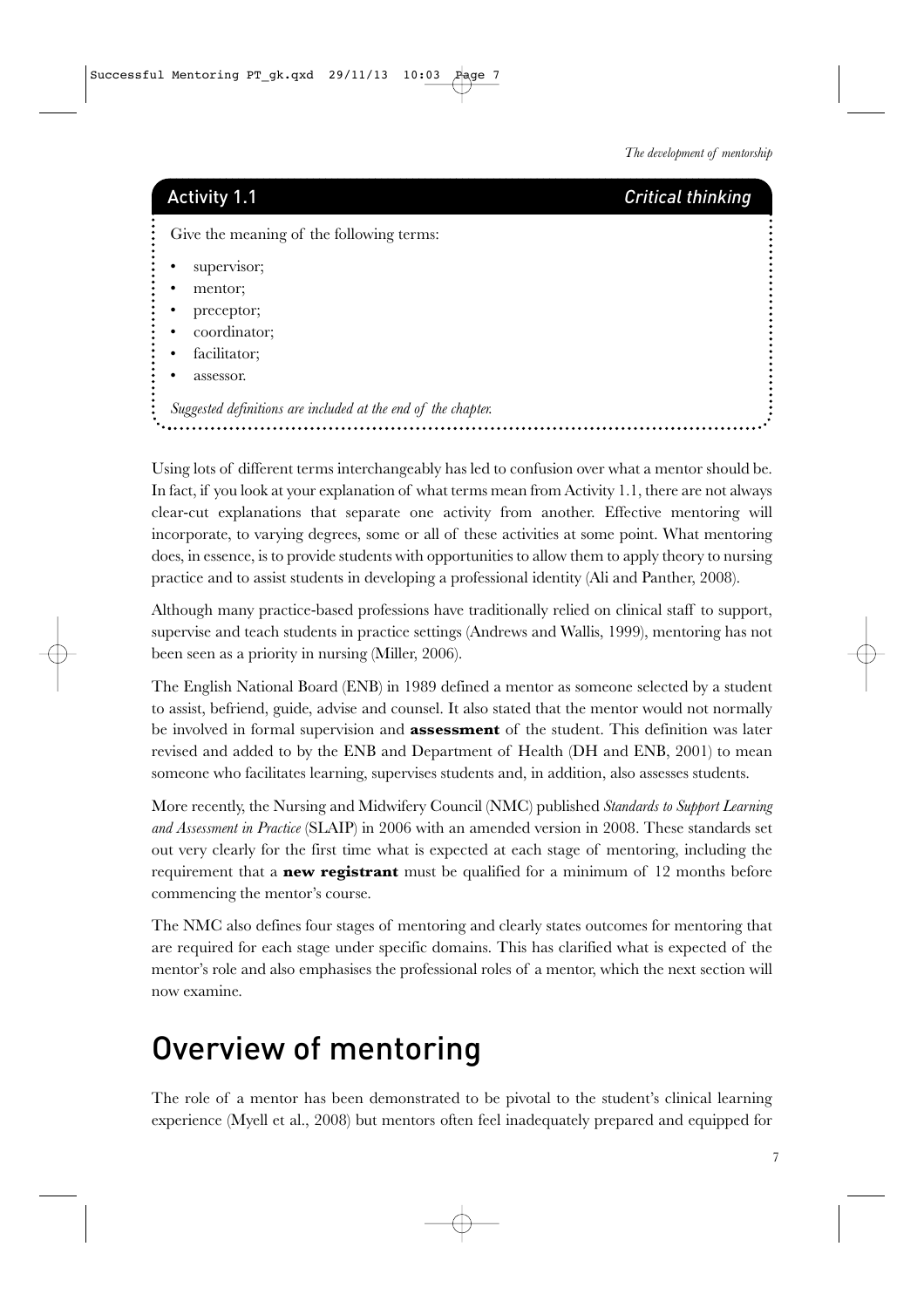their role (Andrews and Wallis, 1999). However, those who felt best prepared had undertaken a specific preparation course. The NMC (2008b) has provided clarity for mentor preparation programmes in terms of what must be achieved by the registrant, and what is expected of the mentor role at each stage that it has specified.

#### Stages of mentorship: a brief summary

#### **Stage 1 – the new registrant role**

This is the role that all registrants undertake while getting to grips with their roles and responsibilities as a nurse. While you are expected to facilitate students and develop others' competence, there is no role in terms of making summative assessment of a student. This role is undertaken during the first year as a new registrant.

#### **Stage 2 – the mentor (including sign-off mentors)**

The mentor has a specific remit to provide and facilitate learning opportunities for students and to assess the student's competence relevant to the stage of the course they are at. Mentors require a ten-day preparation programme consisting of five days' theoretical preparation and five days' **work-based learning** activities.

Mentors for first-year students can be a nurse from any field of practice, or a healthcare professional who has undertaken some form of preparation, has been updated annually, is on the mentor database and has undertaken a triennial review, as required. Mentors for second- and third-year students must be a registered nurse from any field of practice (unless it is the student's management practice learning experience).

As a result of the review of pre-registration education by the NMC (2010a), there have been changes that now allow all healthcare professionals to mentor and assess students in the first year of the programme in competencies that are relevant to their own profession. This allows further expansion of inter-professional experiences for students within the type of practice learning experiences they are undertaking.

**Sign-off mentors** are experienced mentors who have achieved specific additional criteria that are required for a student undergoing their management practice learning opportunity in their final year. They have additional responsibilities and accountability with regard to taking into account all previous mentors' judgements using the student's Ongoing Achievement Record in order to make a final summative judgement about a student's suitability to enter the professional register. However, the NMC does not require a further period of formal training for this role but the mentor must be registered in the same field of practice (previously known as branch of nursing) that the student is aiming to register in.

#### **Stage 3 – the practice teacher**

The **practice teacher** is a registrant who has normally been a mentor and then undertaken additional preparation of 30 days' duration. Practice teacher qualifications are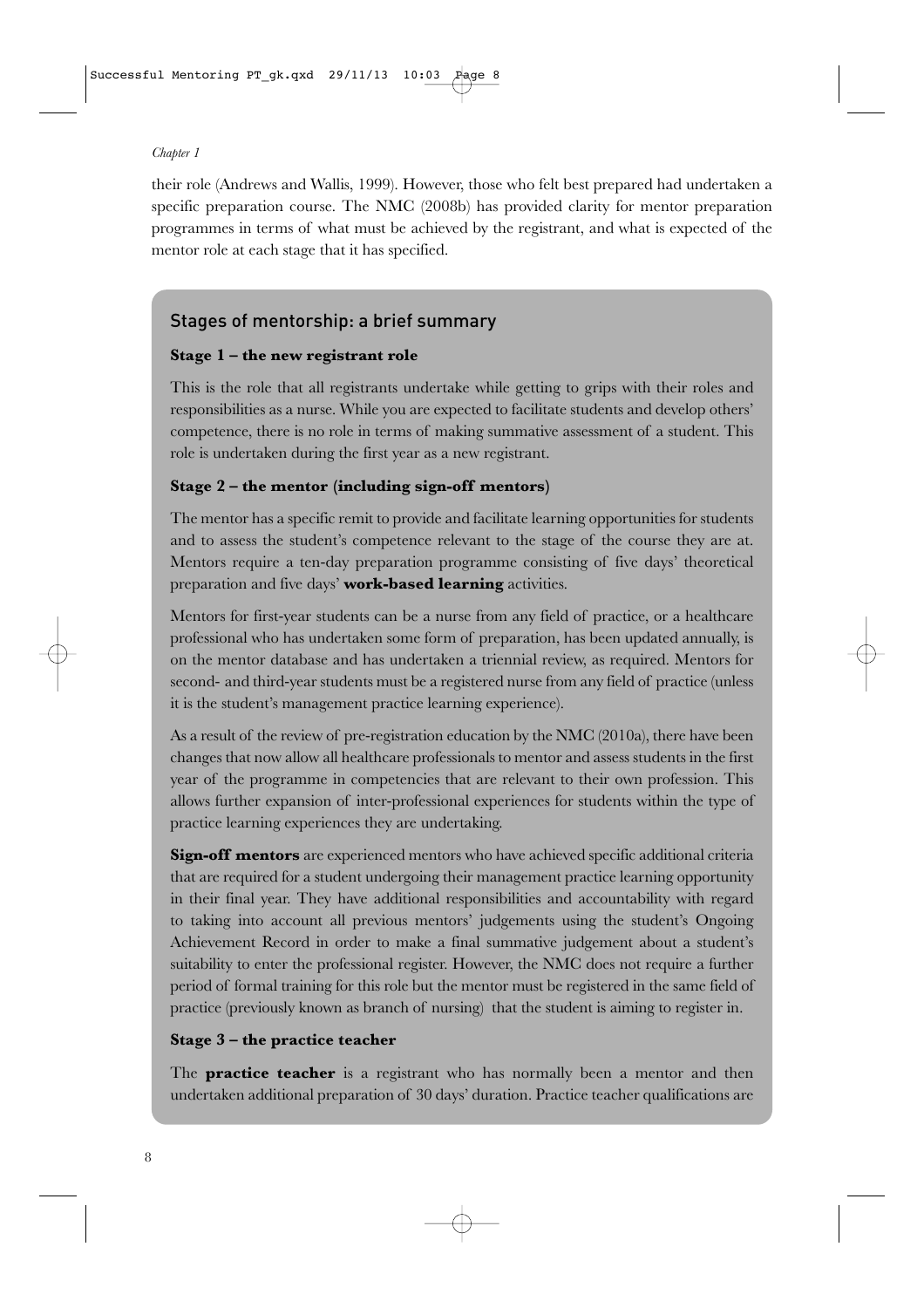required for all students who are undertaking courses leading to registration as a specialist (e.g. Specialist Practitioner Qualifications).

#### **Stage 4 – the teacher**

Teachers are NMC registrants who have undertaken an NMC-approved teacher preparation programme, with responsibilities for organising and coordinating learning activities in both academic and practice environments. Teachers/lecturers are those responsible for pre-registration and/or post-registration programmes.

For all stages of mentorship there is a single framework to support learning and assessment in practice. This framework helps support how you help students to learn and how you assess students in practice.

Within this framework the domains identified by the NMC (2008b) include:

- establishing effective working relationships;
- facilitation of learning;
- assessment and accountability;
- evaluation of learning;
- creating an environment for learning;
- context of practice;
- evidence-based practice;
- leadership.

Each domain has a number of outcomes that must be achieved in order to function effectively in each element. Each domain has a set of outcomes that individuals need to demonstrate they have achieved for each stage of mentoring.

#### Activity 1.2 *Reflection*

Look at each domain and begin to familiarise yourself with what is expected for the mentor role. You will find these on the NMC website (www.nmc.uk.org; search on 'Standards to support learning and assessment in practice').

*There is no sample answer at the end of the chapter but this activity will be developed further in Chapter 2.* 

You may have felt a little overwhelmed as a prospective mentor when you looked at the domains and outcomes that the NMC requires. Many mentors feel this way at the start of their mentorship programme. The mentorship programme is designed to help you focus on these domains to identify how you can facilitate and assess learning for students. During subsequent chapters we will cover all domains and outcomes using activities to explore how the mentor can achieve and demonstrate achievement of these.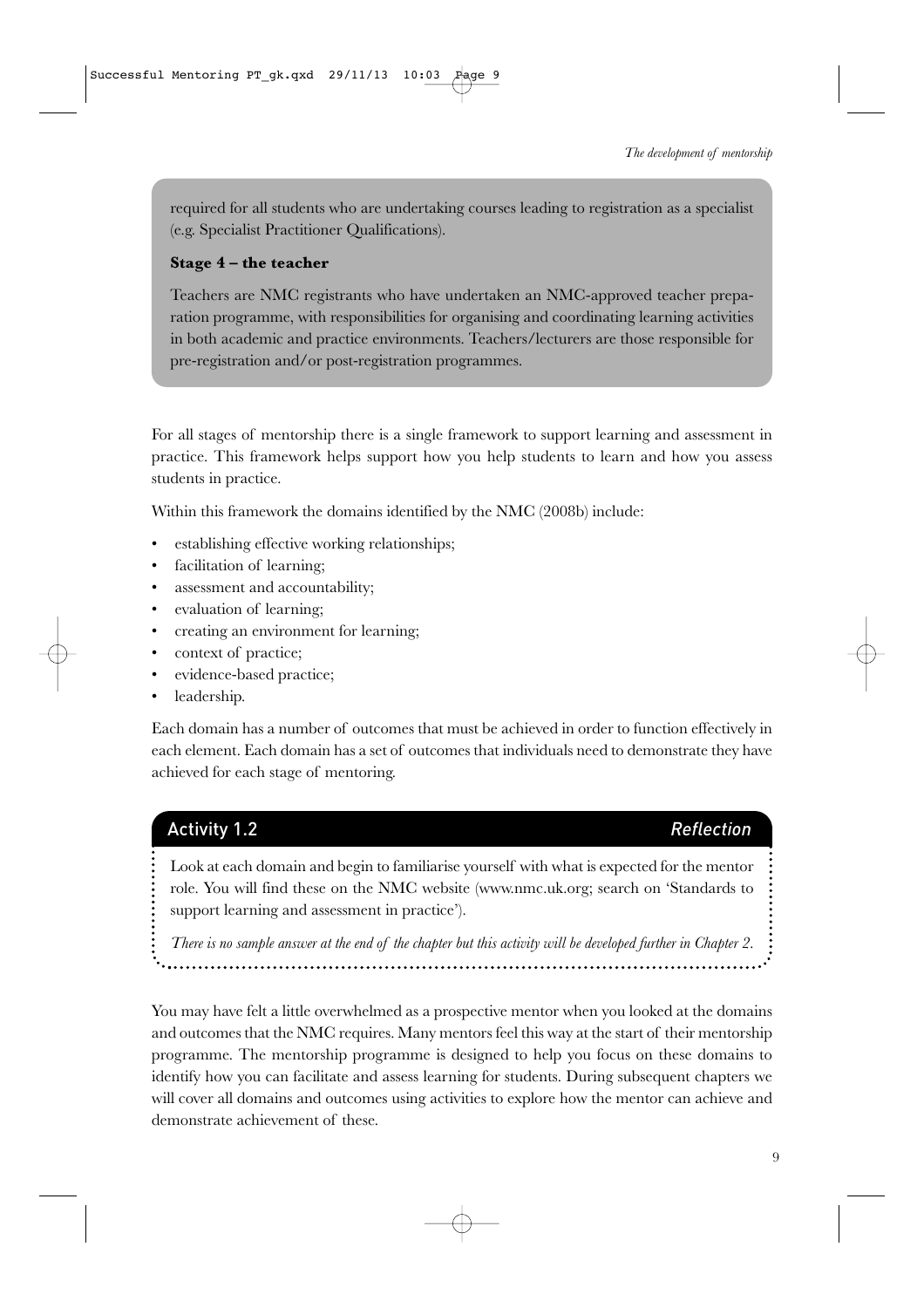Many of the activities required from a mentor are ones which you also use within other aspects of your clinical practice. For example, consider the domain that pertains to the evaluation of learning. The NMC requires the mentor to evaluate student learning experiences and develop action plans for change in the light of the evaluation. As a registered nurse you already evaluate patient outcomes and develop action plans. In terms of mentorship you will transfer the skills you have in relation to evaluating client outcomes to a different context – that is, evaluating learning. Your transferable skills will be covered in detail in Chapter 2, but throughout this book we will show you how you can transfer the skills you have already acquired into the mentorship process. Using transferable skills to help you to develop as a mentor helps to highlight how you continue to develop the skills you have acquired and shows the importance of continuing to learn throughout your professional life.

## Mentors using mentoring as a learning experience

The NMC supports and advocates lifelong learning for all nurses. The NMC requires that all nurse preparation programmes equip students with lifelong learning skills, acknowledging that *the rapidly changing nature of healthcare reflects a need for career-wide continuing professional development and the capacity not only to adapt to change but to identify the need for change and to initiate change* (NMC, 2004a, page 14). As registered nurses we are required continuously to develop our professional skills and knowledge (NMC, 2008b); providing evidence of continuing professional development (CPD) is mandatory for renewal of registration. Mentoring is one aspect of lifelong learning. The NMC developmental framework for mentorship was designed to enable practitioners to enter or exit the framework at any stage. The framework can also be used to facilitate your personal and professional development as a mentor. In fact, the mentoring experience can help mentors to decide their professional future. For example, it may stimulate a desire in the mentor to pursue a career as a nurse educator (Ali and Panther, 2008).

Before you enter the framework as a registrant, your mentoring journey has already begun. As a pre-registration student you will have been exposed to the qualities and skills of your allocated mentors. More critically, via evaluation processes, you will have considered which mentors you found most helpful, and why. This is a lifelong process of journeying, from student nurse to stage 1 registrant, to mentor and sign-off mentor, and parallels Benner's concept of 'novice to expert' (Benner, 1984). Benner describes how you progress from a novice nurse to becoming an expert in your field of nursing and this is the same in relation to mentoring. You start out with a toolkit of skills which, through use, practice and also **reflection**, help you become skilled as a mentor.

All students spend 50 per cent of their training in practice being supervised directly or indirectly by a mentor. This provides mentors with numerous opportunities to reflect on their mentoring practice and to further develop their mentoring skills. A successful mentor learns something from every student they support. Developing your own self-awareness is an essential mentoring skill. It requires you to have the ability to reflect on your own practice. Skills of reflection are central to lifelong learning and will enable you to adapt and be responsive to the many changes that nurse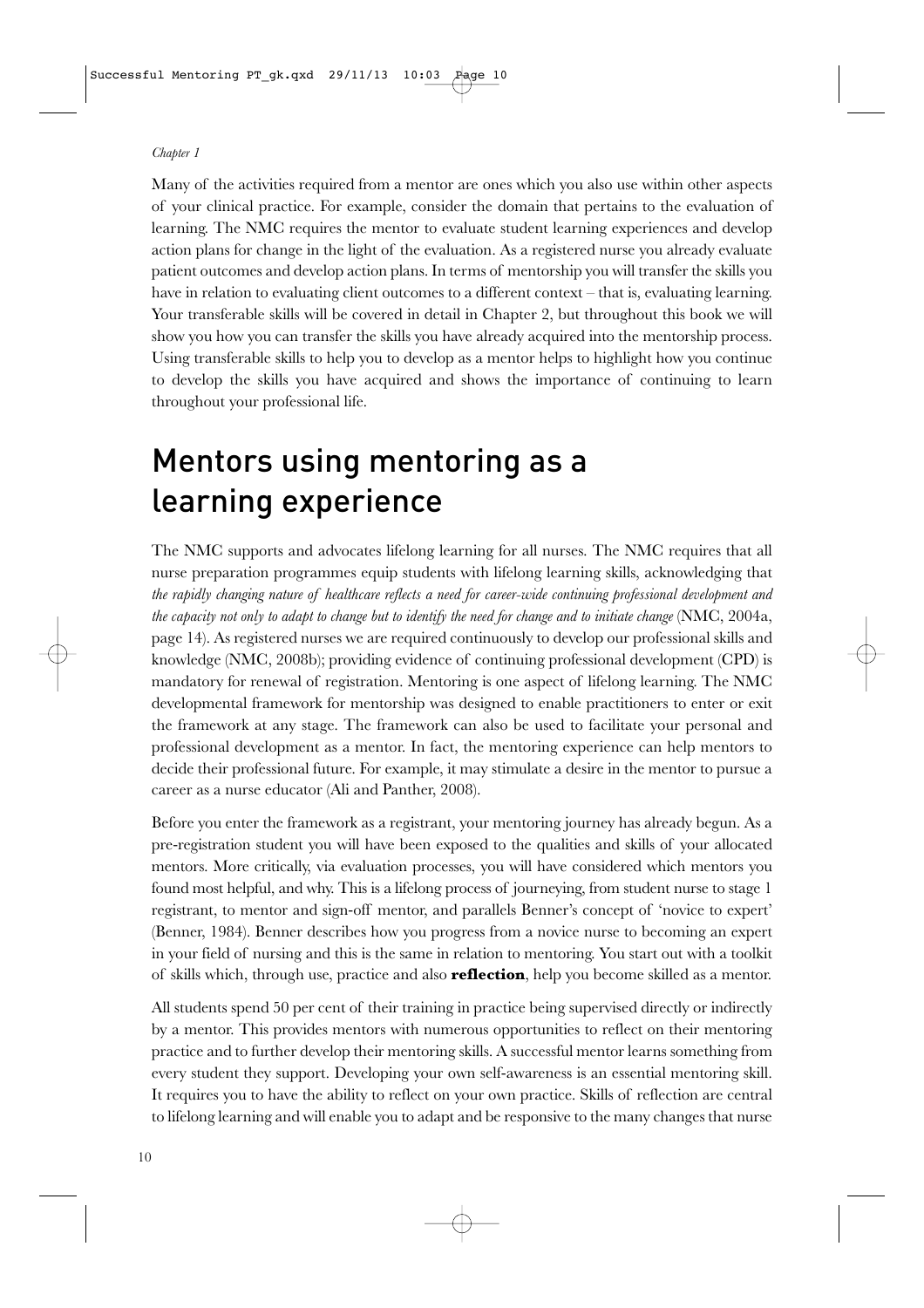education will be experiencing during the next decade. The success of new degree exit curricula relies to a great extent on the mentor's ability to maximise learning opportunities that evolve from what will be fundamental changes to the allocation of students to their practice learning areas.

## What is effective mentoring?

So what is the difference between mentoring and mentoring effectively? It is in the ability to structure what the student is to achieve during a period of practice, rather than just asking the student to follow the mentor and hope that learning opportunities will present themselves that are relevant to the student's needs. Just being with a qualified nurse in a practice learning setting does not guarantee that the student will actually learn anything (Burnard, 1988) and nor will providing activities for students to aid their learning ensure that the student has actually learned anything.

#### Case study: Students' experiences of effective mentoring

First-year student – Lizzie

*I started on the ward on a Monday morning and felt awful – I hate changing placements. Walking into the ward I wondered what the staff were going to be like. They were lovely. The ward receptionist smiled and said hello straight away. I explained who I was and she said she would find out who my mentor was. Normally I like to go and introduce myself and get my off duty before I start a placement but I didn't get allocated until the last minute so I didn't get the chance.*

*My mentor, Helen, was great. She introduced herself and showed me round quickly but said she had got a quiz for me to do later to help me find out where things were. She asked me where I had been before and asked me to shadow her that morning as they were really busy. I was a bit worried when she said this but it was okay. She explained to me about what the patients had before we went to them and what we needed to do for them and promised to give me a complete handover later that morning. She was really nice to the patients as well. She made them all feel special and as if she had loads of time for them – it was great to watch her cope so well.*

*I helped as much as I could but it was only my second placement so I wasn't able to do very much.*

*I was really impressed that Helen remembered to give me a handover of the patients when we had a short, quiet period. She thanked me for being such a great help with the patients. She also asked me if I had any worries or specific things I needed to achieve in this placement. I told her I needed to get a couple of Essential Skills Cluster assessments done while I was here. I also said that I wanted to really get to grips with basic things like feeding, washing, toileting patients as well as learning all I could about respiratory patients (this is the sort of ward that it was). I told Helen I hadn't had time to do any reading up on these things as I was given my placement at short notice. She said not to worry – she had a placement book that would guide me on what to read up on and a list of medicines that were used regularly on this ward. She apologised for not having the time to go through all of this first thing. I was told to ask lots of questions and that, if I wanted to get involved in anything happening on the ward, to just ask and they would try to sort it out for me.*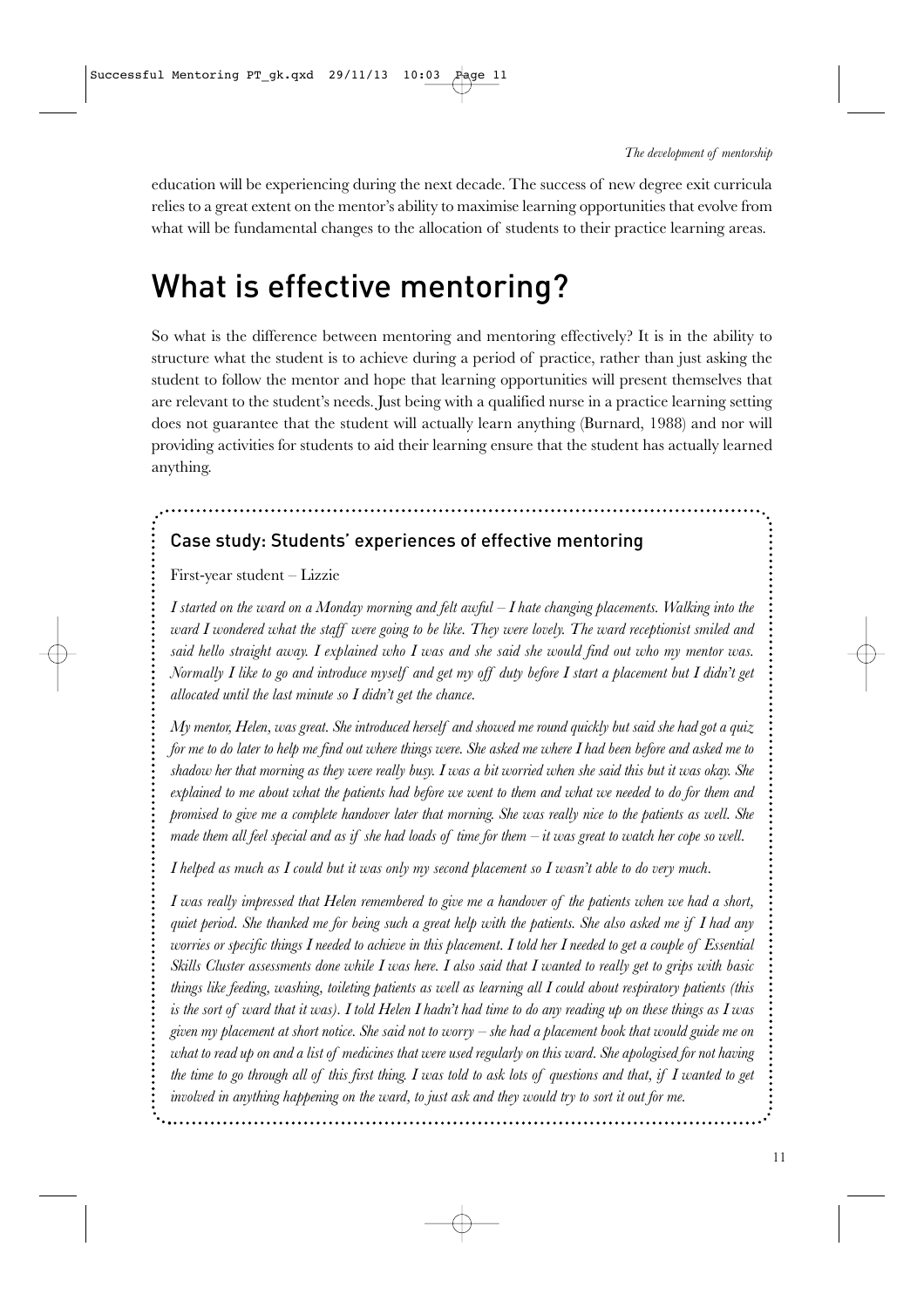*continued . . .*

*I went home that day feeling really positive about the placement. Helen had done my off duty to shadow hers as much as possible. I think I might get to learn a lot on this placement.*

Third-year student – Emma

*I was assigned to a critical care unit where I was allocated a main mentor and a supplementary mentor. On my very first shift I met one of my mentors, John. He was very kind and understanding, especially as I was completely overwhelmed with the environment, equipment and patient group I was dealing with. I was pretty sure I was going to end up causing some sort of harm as I felt so under-confident in my abilities.*

*I don't know why I felt that way; I had never had these doubts before. I had always been fairly confident as a student nurse. I believe it was because I felt 'thrown in at the deep end' with this particular placement. I had never worked on this type of ward before so I was scared of the unknown.*

*My mentor, John, identified quite quickly that I was starting to freak out. I didn't even want to stand near the patient in case I did anything wrong, let alone do any form of personal care with all the equipment the patient was attached to. He had a word with one of his colleagues and took me off to the staff room for a cup of tea and a chat. We discussed my concerns and he explained I could participate in as little or as much as I wanted but he would always be there to make sure I didn't do anything wrong. He made me feel completely at ease and by the end of the shift (which incidentally was particularly horrific), I felt a lot more confident.*

*We worked together for a few more shifts and with that I became more confident with my abilities and settled in well. Even though John challenged me I did not feel overwhelmed by this.*

#### Activity 1.3 *Reflection*

Think about the experiences of the students in these case studies. What made these positive experiences for the students, and why?

*Some suggestions are included at the end of the chapter.*

When meeting a student for the first time it is important to establish a relationship with them. It is well documented that the nature and quality of the mentor–student relationship is fundamental to the mentoring process (Andrews and Wallis, 1999) and that the relationship will directly influence the quality of the learning experience (White et al., 1993). It is interesting to note in the two student experiences described in the case study above that, although the students are at different stages of their educational programme, their feelings on entering a practice learning setting for the first time do not really differ.

Several authors have identified essential attributes that the mentor must demonstrate in order to be an effective mentor (Darling, 1984; Earnshaw, 1995; Rogers and Lawton, 1995). These qualities are: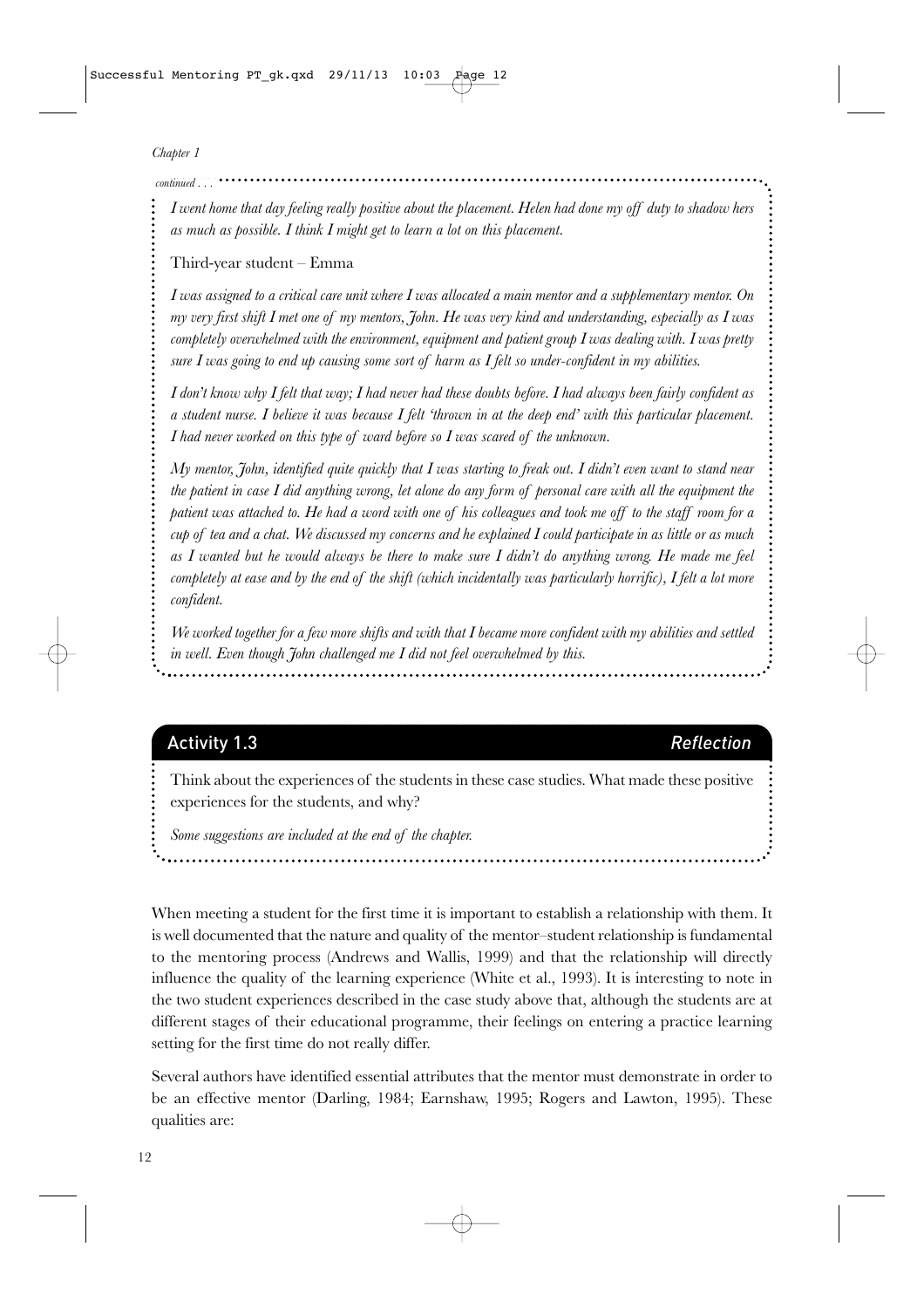- approachability;
- effective interpersonal skills;
- adopting a positive teaching role;
- paying appropriate attention to learning experiences;
- providing supervisory support;
- professional development ability.

In particular, the personal characteristics and interpersonal skills of the mentor are extremely valued by students, which is an interesting point to note. The mentor's self-awareness and awareness of how the student is responding to a particular situation is also important. It is the quality of the mentor guiding learning that has the greatest impact on student learning, more than any other factor (Henderson et al., 2009).

Andrews and Wallis (1999) identify that the mentor must also have knowledge and be wise in their field of practice, with Spouse (1996) adding that knowledge of the curriculum for the programme that the student is undertaking is essential.

Motivation to teach and support students is also an important factor (Davies et al., 1994). This is a particularly difficult aspect of effective mentoring, when registered nurses do not have a choice in whether to be a mentor or not. It is a requirement of the NMC that all registrants must teach, support and mentor students. It is also required within the job descriptions of new registrants.

Another way you help to create an effective mentoring relationship is to set expectations out clearly at the beginning of the practice learning opportunity. The mentor's expectations of the student need to be clear, but also the student's expectations need to be articulated to the mentor. This way, unrealistic expectations can be dealt with by both parties with a compromise that is achievable being agreed at the outset. Borges and Smith (2004) also clarify that the mentee– mentor relationship should be goal-oriented. If goals are agreed between both parties, this will aid feedback by the mentor to the student and vice versa. In essence, the effectiveness of mentoring relies on the partnership between both parties, a good relationship and facilitation of learning.

#### Activity 1.4 *Reflection*

Think about what you have learned so far. Which qualities do you feel make an effective mentor? Make a list of these.

*A sample answer can be found at the end of this chapter.*

Having a mentor is crucial to practice learning (Gray and Smith, 2000) and the mentor also needs to think about what the student needs to learn. The mentor needs to consider what will be relevant for the student at specific points in the course, and provide appropriate opportunities for learning. In addition, the mentor has to assess that learning has taken place. This will involve being satisfied that the student can demonstrate, consistently, that learning has taken place and that the learning has been put into practice.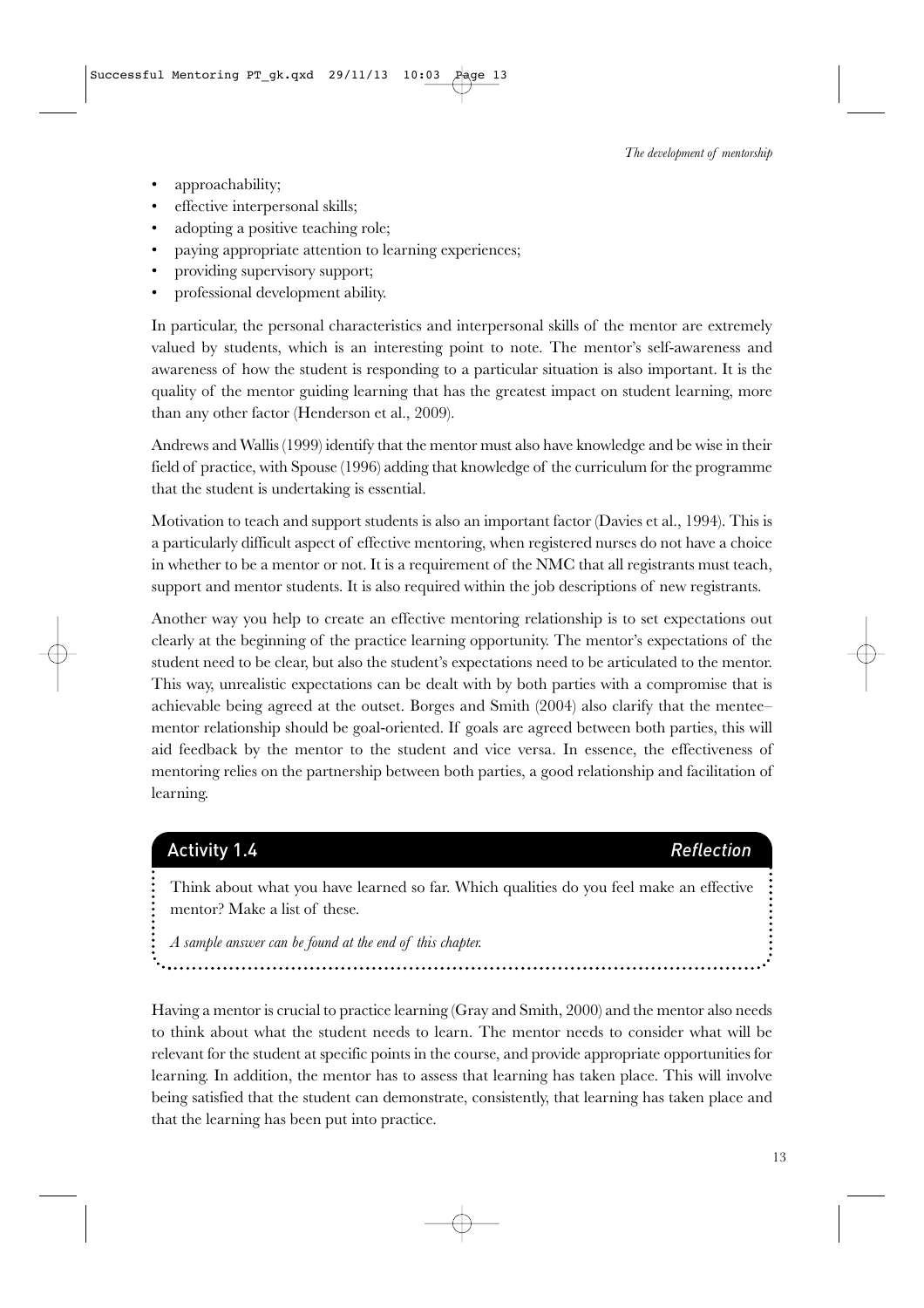Being an effective mentor is also about recognising when a student is unable to achieve the required level of competency, and feeling able to articulate this, as well as being aware of the impact they have on student learning (Henderson et al., 2009).

Chapter 5 will focus on assessing a student's outcomes and proficiencies while Chapter 4 explores how you can tailor your mentoring activities to the level appropriate for students at different points in their pre-registration programme.

In addition, the changing contexts in which nursing takes place impacts upon the mentoring process: mentors need to think carefully about what the student needs to achieve as the role of a nurse evolves in response to changing healthcare systems.

## The nurse of today

The NMC (2010a) has placed the emphasis in all new curricula on generic competencies, with 80 per cent of the programme focusing on these and only 20 per cent being field-specific. We need, therefore, to consider very carefully the context of practice for which we are preparing students. The NMC (2010a) has emphasised that experience in the community will need to be expanded. There is also a need to enhance the transferability of leadership, teamwork and decision-making skills, as well as expecting the nurse to be able to deliver nursing care and expand their scope of professional practice. This means there are changes in the expectations of what students must achieve in their pre-registration programme. What we do know is that there will be an increase in the non-registered personnel who deliver care, so the teaching and supervisory abilities of our new registrants have to be expanded because registrants of the future are more likely to be involved in educating and supervising this increased number of non-registered personnel. The nurse is also likely to be more of an assessor, planner and evaluator of care than to be involved in delivering that care.

These changes will impact considerably on the expectations that mentors will have of students and on how the mentor will decide to facilitate that student's learning.

The NMC competencies (NMC, 2010a) provide some direction for the mentor in terms of what the student is required to achieve, both for their two course **progression points** and for entry to the register.

#### A summary of the NMC competencies required at specific progression points

**Progression point one:** The focus is on the acquisition of essential care skills, safety, attitudes and values that the student demonstrates.

**Progression point two:** The focus is on the student needing less direct supervision in practice. The student should be demonstrating that they are knowledgeable and have the ability to start to make decisions about a client's care. They should also be starting to become involved in teaching their peers and junior colleagues.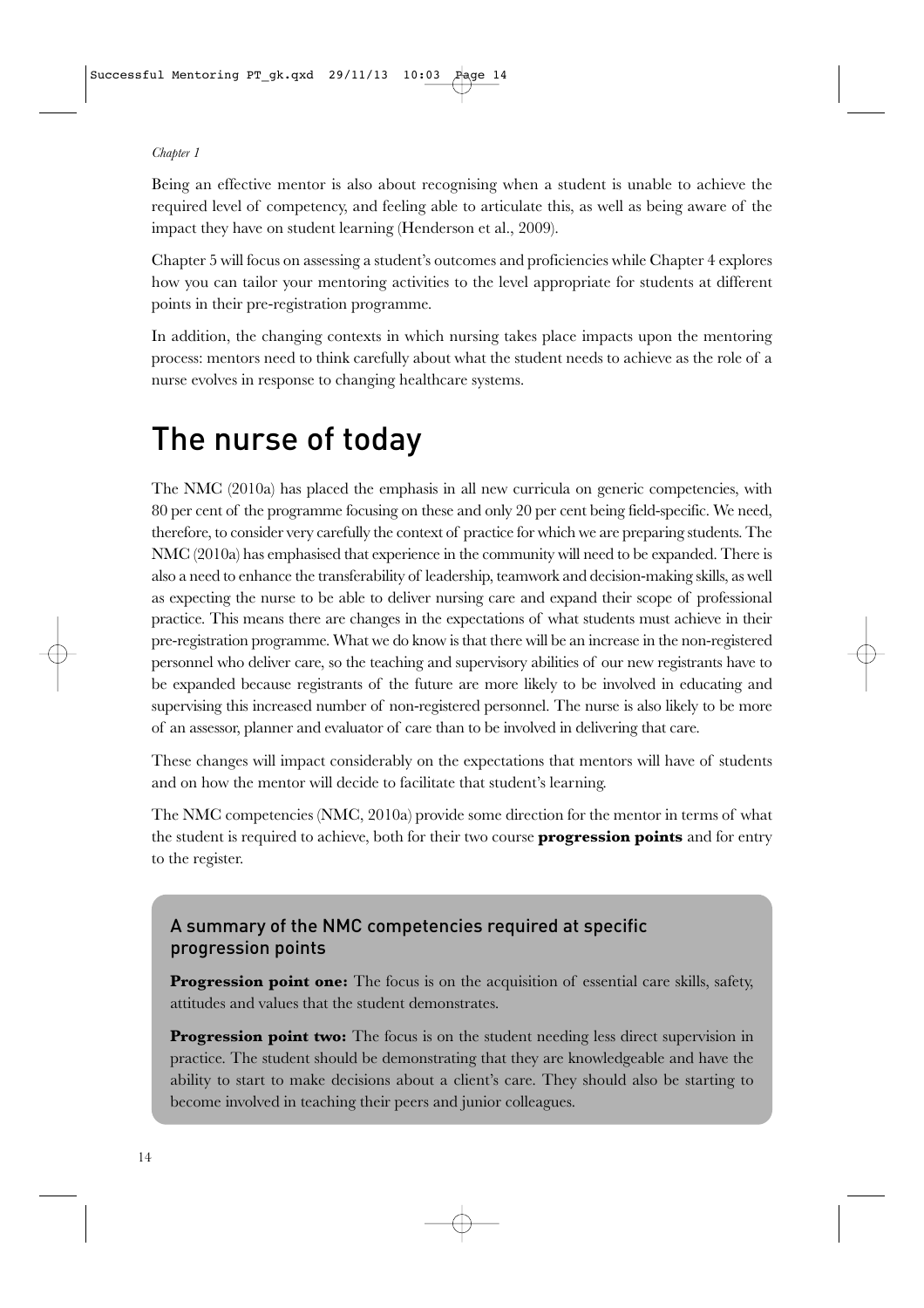**Entry to the register:** The student should be proficient in all competencies identified, demonstrating that they can operate effectively as part of the multiprofessional team. They should demonstrate that they have a repertoire of clinical and technical skills. In addition they will be able to demonstrate their critical thinking skills, ability to advocate for clients, skills with regard to prioritising care, and begin to take on a leadership role within the healthcare team relevant to their new registrant status.

Nursing students will need to be increasingly aware of the patient's journey through the healthcare system and mentors will need to facilitate students' learning about the patient's journey in order that the nurse is able to provide leadership within the healthcare team. This means that practice learning experiences will need to be structured differently so that students can maximise their learning about the patient's journey. Providing blocks of practice that reflect the patient's journey will aid the student's understanding of how nursing in different fields contributes to patient care as a whole entity.

## How blocks of practice affect mentoring

In nursing, the traditional view of a clinical practice learning experience is of a student being allocated to either an in-patient setting or one within the community. Both types of practice learning experience might be in either the NHS or the independent and voluntary sector. Following the NMC's (2010a) review of pre-registration education, the recommendations are that students are provided with blocks of clinical practice that highlight for the student the sort of journey that a particular patient who has a given health problem might follow. These blocks of practice are described in a variety of ways. They may be called:

- care pathways;
- student learning pathway;
- integrated educational pathway;
- learning journey;
- patient's journey;
- hub and spoke models.

This will inevitably impact upon the way that mentoring is currently structured. Students, as part of a block of practice, will spend time with a variety of either registered nurses and/or other healthcare professionals, who provide services for a group of patients.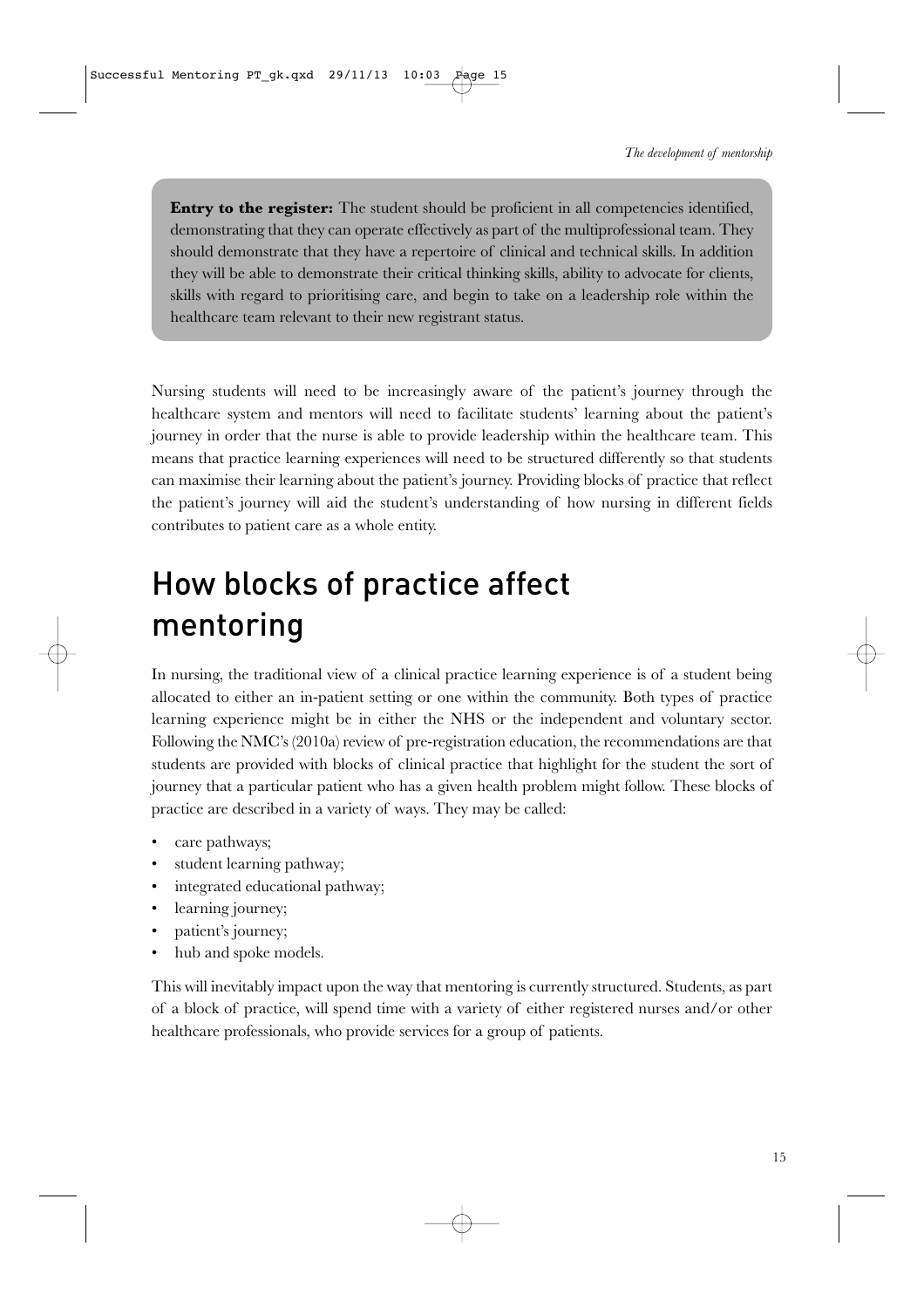#### Activity 1.5 *Reflection*

Reflect on or find out about the way that a student's practice experience is structured within the university from which you have students. You may need to speak to your education representative in the practice area or refer to documentation about the nursing programme that your university provides for you.

Once you have identified your local structures, think about how mentors do, or could, get information from those other healthcare professionals that students work with that could assist you in your assessment of the student you are assessing.

*A sample answer can be found at the end of this chapter. This topic will also be explored further in Chapter 4.* .....................................

Students work with a variety of healthcare professionals during their practice experience and it is important that you seek out their views about the student's performance so that their contribution is taken into account when you make a final assessment.

All students are required to achieve certain competencies during their programme, in order to be able to move on from one progression point to another. The whole of the practice experience should contribute to this process of assessment, even if it is a brief insight visit. If this is to occur, it is useful to look at what learning opportunities are available within the setting and to match these learning opportunities to the required competencies. It will take time to do this, and requires you to liaise with other departments to ensure that what you develop is realistic for the student; this will help you in your assessment of a student's performance. It is also an activity that only has to be undertaken once, unless the nature of that part of the practice learning experience alters. It is time well spent because it makes everyone clear about what the student needs to achieve within that part of the experience.

It can also be reassuring for any mentor to have the views of others who have also worked with the student. This approach will help to make your assessment more objective and also can aid the student in knowing why they are spending time in different locations and what they are expected to achieve.

#### Chapter summary

This chapter focused on providing a very brief exploration of the development of mentorship including definitions of what being a mentor encompasses. An overview has also been provided of the responsibilities that different stages of mentorship include as required by the NMC, with brief reference to how mentoring can be used as a learning and developmental experience. This was followed by the elements of effective mentoring, with an introduction to how effective mentoring can be implemented in the changing context of nursing.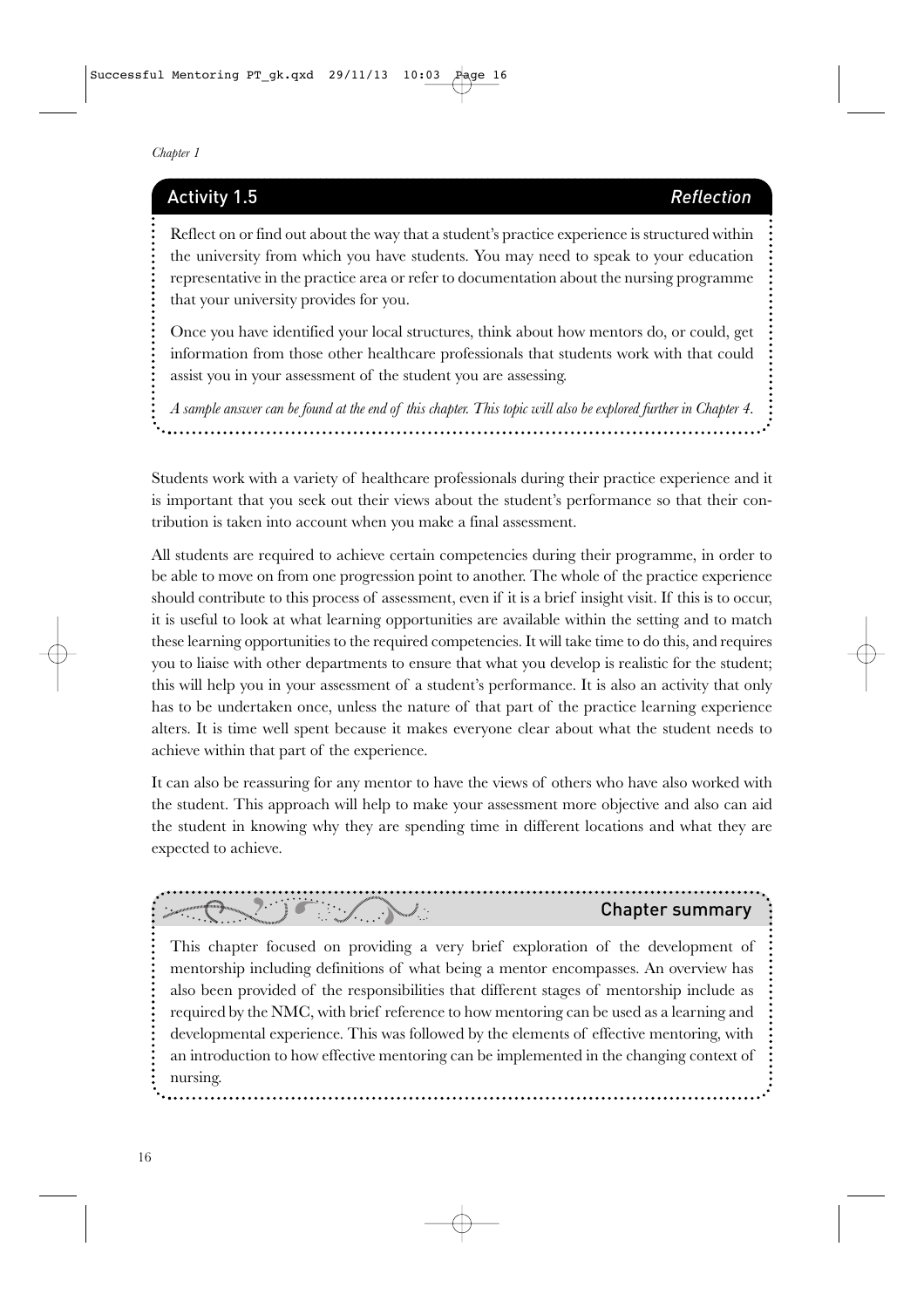#### *Activities: brief outline answers*

#### Activity 1.1 (page 7)

- Supervisor: someone who gives instruction to others and is held responsible for the work and actions of others.
- Mentor: a support and encourager to people to help them manage their own learning to improve and develop themselves. In the context of nursing, this role incorporates the role of assessor as well.
- Preceptor: in the context of nursing, provides support and guidance to new registrants to enable the transition from student to an accountable practitioner.
- Coordinator: someone who ensures that activities run smoothly.
- Facilitator: someone who helps another person to identify and achieve their objectives.
- Assessor: a person who judges something.

#### Activity 1.3 (page 12)

You could have come up with the following reasons why these were positive experiences for the students:

- welcoming staff;
- approachable staff;
- the ability of the mentor to be aware of student responses to situations;
- structure to the practice learning experience and written guidance for the student;
- the mentor providing activities for students to engage students during busy periods;
- a good role model;
- providing positive feedback to the student regarding their help with care;
- establishing experience and expectations;
- the staff obviously welcomed students.

#### Activity 1.4 (page 13)

You may have included some of the following:

- a friendly, approachable person;
- a good communicator;
- someone who can establish good relations with others quickly;
- a good role model;
- someone who thinks about what the student needs to learn and is able to facilitate this;
- a supportive person;
- gives clear guidance on what is expected from the student;
- someone who is knowledgeable about nursing;
- someone who has an understanding of the student's educational programme;
- able to be objective;
- able to give constructive feedback in a positive and sensitive way.

#### Activity 1.5 (page 16)

#### You may have considered the following.

*Verbal feedback:* verbal feedback is useful but can be time-consuming and, in addition, you have no evidence later to verify what the healthcare professional actually said.

*Student practice documentation:* entries into the student's documentation could be signed by the person they have spent time with. However, this could lead to confusion if the student's practice learning experience includes spending time with several people other than the main mentor. It could fragment the student's assessment